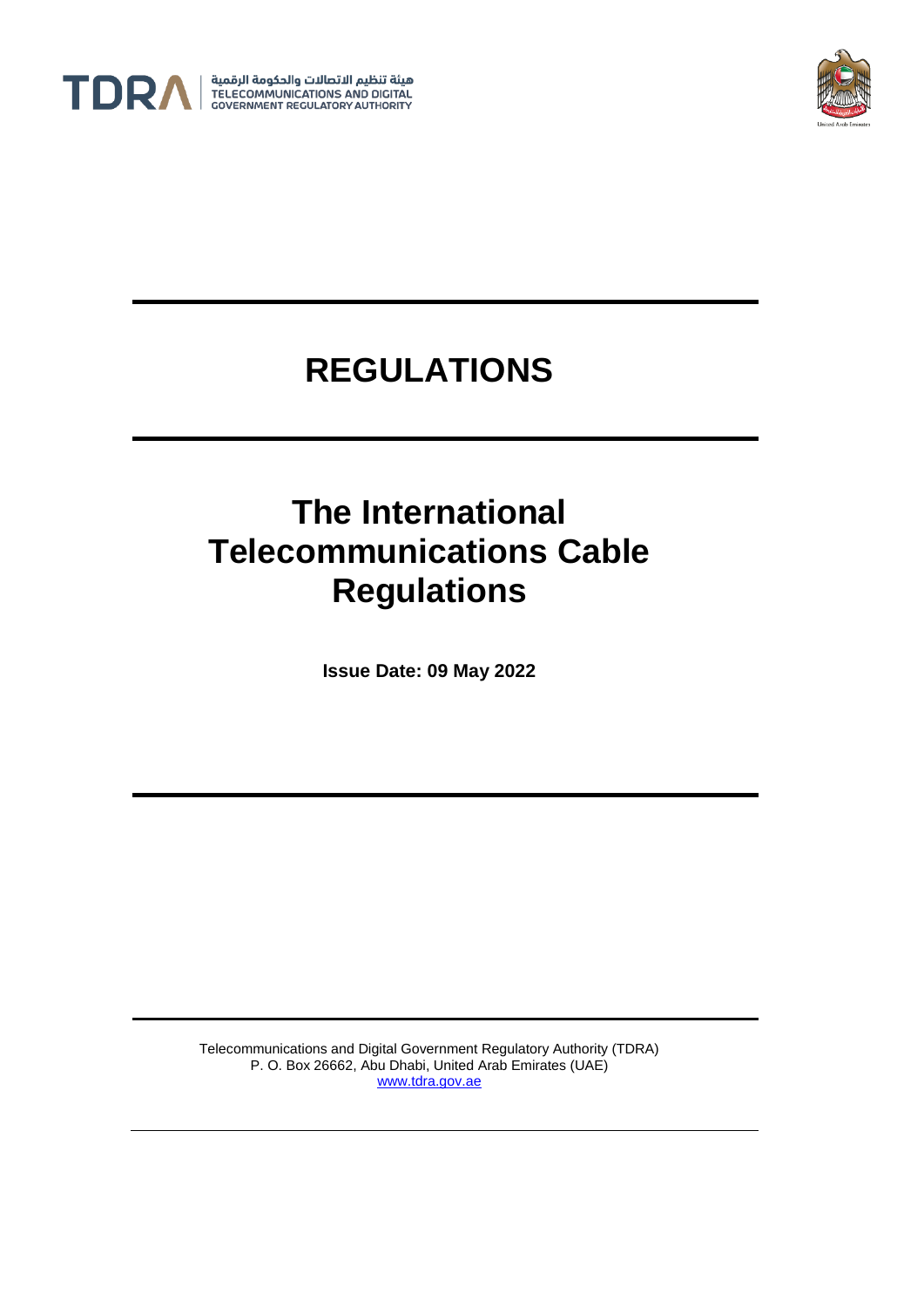



## **TABLE OF CONTENTS**

| $\mathbf 1$             |  |
|-------------------------|--|
| 2 <sup>1</sup>          |  |
| 3                       |  |
| $\overline{\mathbf{4}}$ |  |
| 5                       |  |
| $6\phantom{1}6$         |  |
| $\overline{7}$          |  |
| 8                       |  |

#### **Annexure A – Permit Procedures**

**Annexure B – Permit Fees**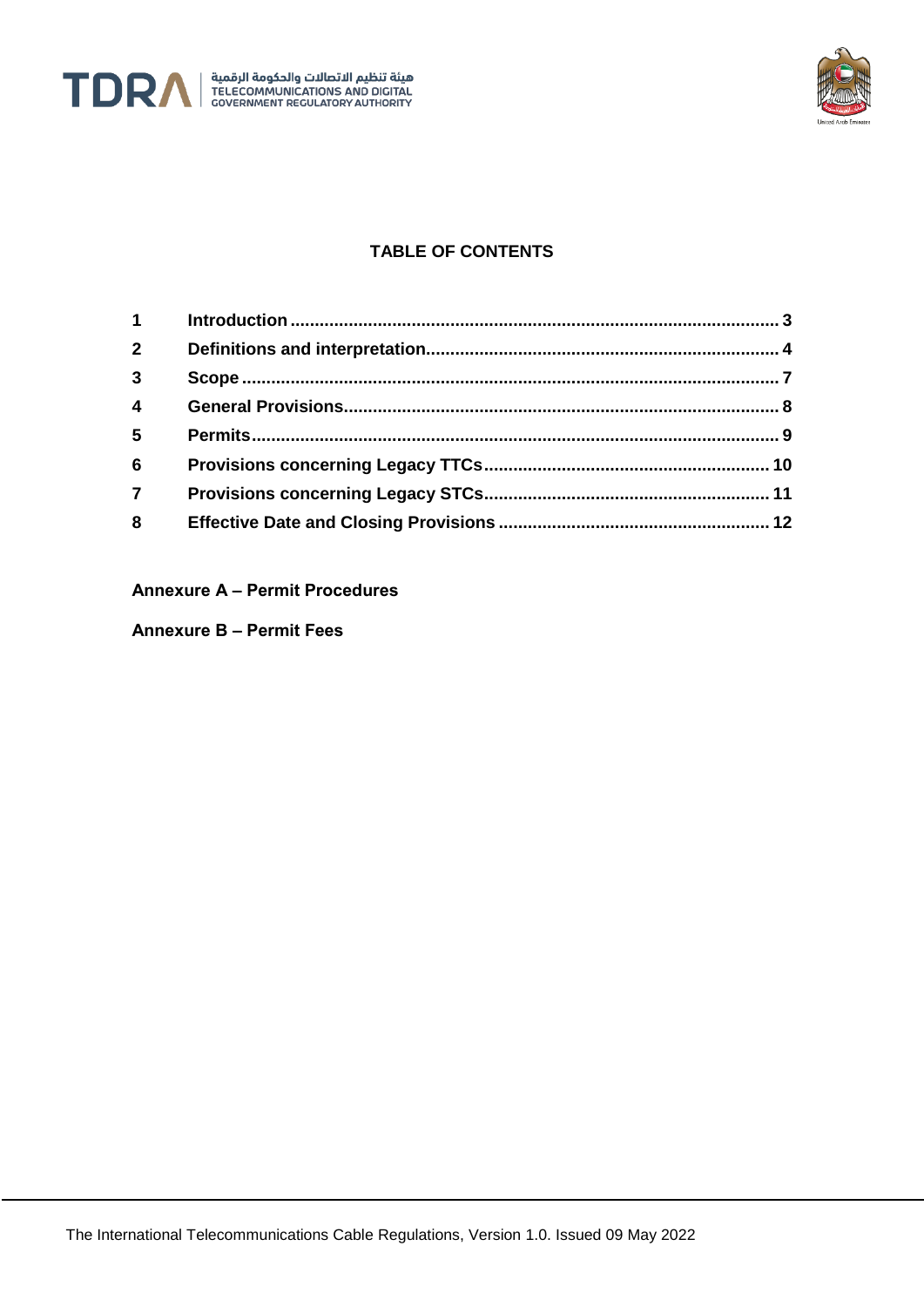



## **1 Introduction**

- 1.1 Article (6) of Federal Law by Decree No. 3 of 2003 Regarding the Organisation<br>of the Telecommunications Sector, as amended (hereinafter the Telecommunications Sector, as amended (hereinafter the "**Telecommunications Law**") establishes the TDRA as the General Authority for Regulating the Telecommunications Sector and pursuant to Article (10)4 of the Telecommunications Law, the Board of the TDRA has jurisdiction to issue decisions, rules, regulations, and instructions regarding the implementation of the Law and its Executive Order.
- 1.2 Article (14)2 grants the TDRA power to issue regulations, instructions, decisions and rules regulating anything related to the use and Interconnection of Telecommunications Networks and Article (14)12 empowers the TDRA to qualify persons in installing, connecting, adjusting and maintaining Telecommunications Apparatus.
- 1.3 In the exercise of its powers under the Telecommunications Law, the Board of the TDRA issues these Regulations to clarify the rules regarding installing, laying, maintaining, and removing **International Telecommunications Cables** in the United Arab Emirates (including the Territorial Waters of the UAE) and to qualify, by way of Permits, persons other than Qualified Licensees involved in installing, landing, connecting, adjusting, maintaining, and the like, International Telecommunications Cables in the UAE.
- 1.4 These Regulations apply to all persons involved in planning, installing, connecting, maintaining, or removing International Telecommunications Cables in the UAE.
- 1.5 These Regulations are in addition to and complement other applicable UAE laws and the TDRA's Regulatory Framework. Nothing in these Regulations shall be construed as waiving or modifying obligations to comply with any other applicable laws in the UAE.
- 1.6 These Regulations are without prejudice to any relevant international agreements to which the UAE is a party including in particular any agreements regarding the extent of and the use of the Territorial Waters of the UAE and any agreements regarding the laying, landing, interconnection, maintenance, or removal of International Telecommunications Cables.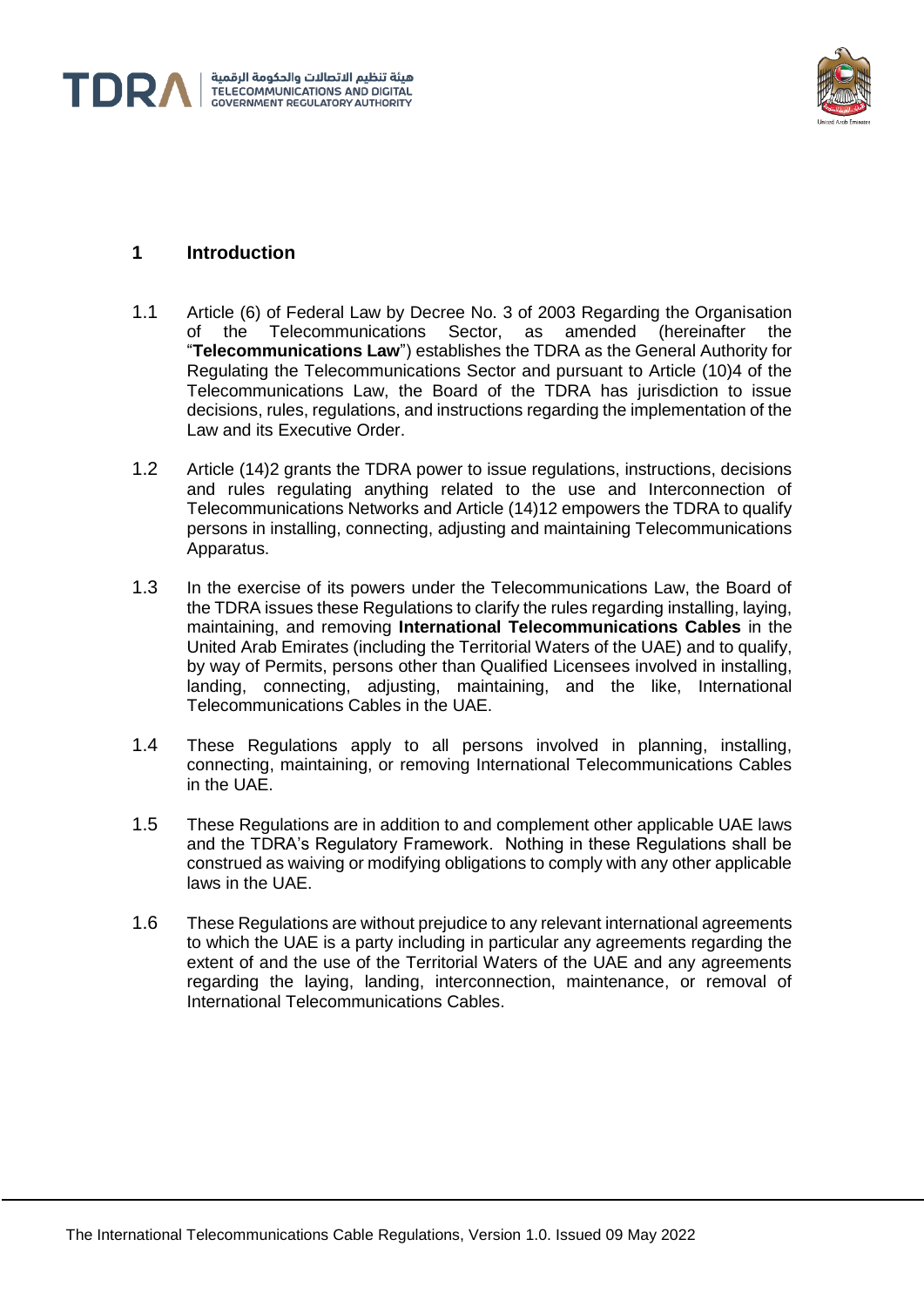



## **2 Definitions and interpretation**

- 2.1 The terms, words, and phrases used in these Regulations shall have the same meaning as are ascribed to them in the Telecommunications Law and failing that in the Regulatory Framework, unless these Regulations expressly provides for otherwise, or the context in which those terms, words and phrases are used in these Regulations requires otherwise.
- 2.2 For the purposes of these Regulations, the following terms and words shall have the meanings ascribed to them below:
	- 2.2.1 "**Cable Landing Station**" means a designated facility housing Power Feed Equipment (PFE) and/or line termination equipment operated for the purposes of powering and/or terminating Submarine Telecommunications Cables and providing interconnection between terminating Submarine Telecommunications Cables and land-based telecommunications networks;
	- 2.2.2 "**Effective Date**" means the date on which these Regulations enter into force as further defined/qualified in sub-article [8.1;](#page-11-0)
	- 2.2.3 "**International Telecommunications Cable**" or "**ITC**" means a telecommunications cable which originates, and/or terminates, in a country other than the UAE and where a section of that cable is laid within the UAE or its territorial waters and in the context of these Regulations, the term International Telecommunications Cable includes both:<br>
	'Submarine Telecommunications Cables' and 'Terrestrial 'Submarine Telecommunications Cables' and 'Terrestrial Telecommunications Cables'- as those terms are defined herein;
	- 2.2.4 "**Licence**" as defined in the Telecommunications Law means a licence issued pursuant to the provisions of the Law and its Executive Order which allows the Licensee to carry out any of the Regulated Activities;
	- 2.2.5 "**Licensed Cable Landing Station**" means a Cable Landing Station which is located in the UAE and is operated by a Licensee;
	- 2.2.6 "**Licensee**" as defined in the Telecommunications Law generally means – such entities as may be licensed by the TDRA to perform Regulated Activities:
	- 2.2.7 "**Permit**" means an instrument issued by the TDRA which permits the Permit Holder to perform such activities as specified in the instrument;
	- 2.2.8 "**Permit Holder**" means the Person to which a Permit is issued;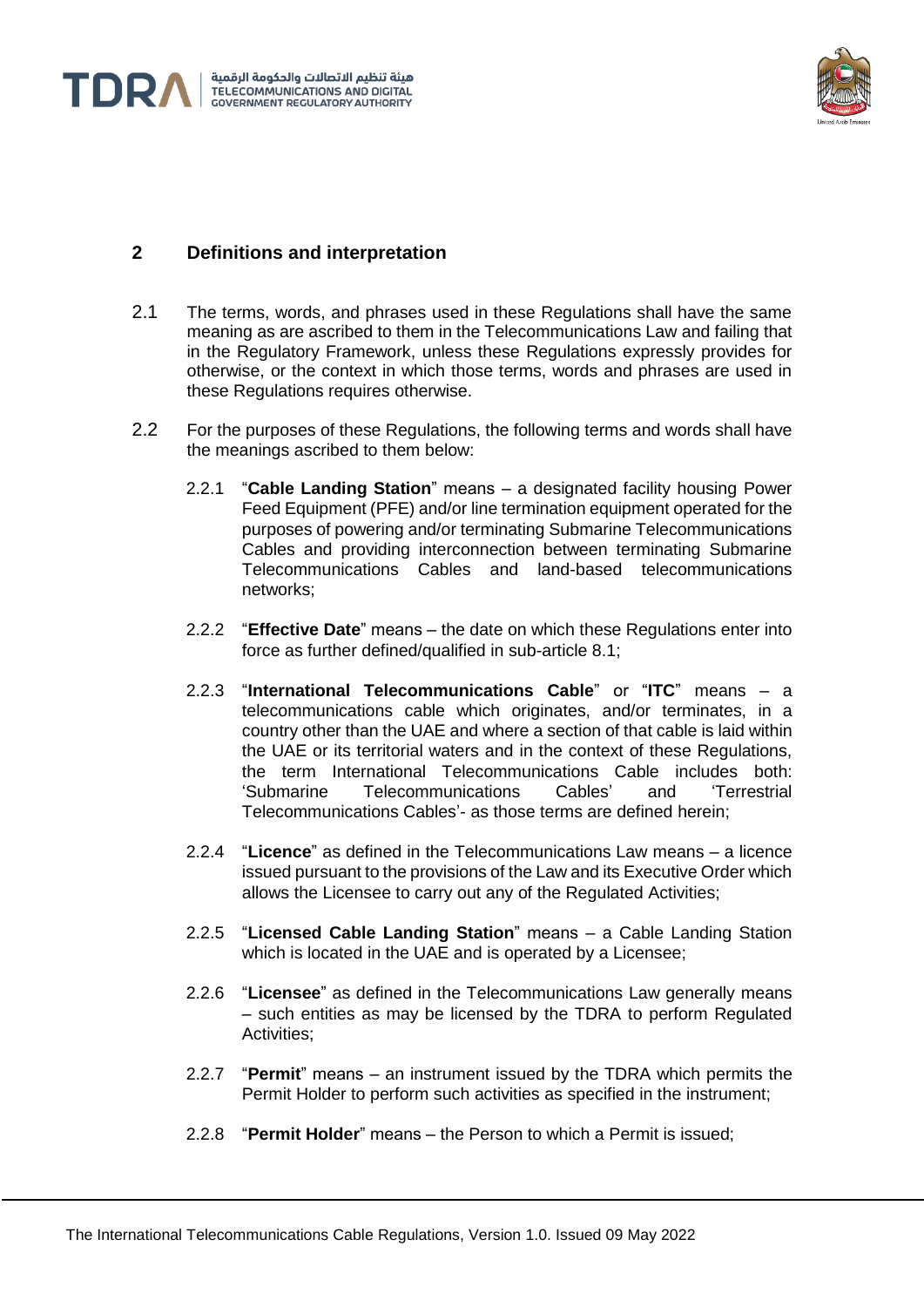



- 2.2.9 "**Person**" means any natural or juridical person;
- 2.2.10 "**Qualified Licensee**" means any Licensee which by virtue of the provisions in the Licence granted to such licensee is authorised to perform the activities described in these Regulations related to: installing; landing; operating; maintaining; servicing; or the like, of any ITC in the UAE and in the context of these Regulations it follows that not all Licensees are necessarily Qualified Licensees;
- 2.2.11 "**Submarine Telecommunications Cable**" or "**STC**" means a type of International Telecommunications Cable which is used in the connection of land-based stations to carry telecommunications signals across stretches of water including but not limited to ocean, sea, inlet, estuary, lake, and lagoon;
- 2.2.12 "**Terrestrial International Cable Gateway**" means a designated facility operated by a UAE Licensee for the purposes of housing Power Feed Equipment (PFE) and/or equipment for terminating telecommunications cables and providing interconnection between such international telecommunications cables and the telecommunications networks located in the UAE;
- 2.2.13 "**Terrestrial Telecommunications Cable**" or "**TTC**" means a type of International Telecommunications Cable which is used in the connection of telecommunications infrastructure and where some part of that cable is laid on, in, or over the land mass of the UAE;
- 2.2.14 "**Territorial Waters of the UAE**" means all internal waters, and all parts of the ocean, including the ocean floor, immediately adjacent to the coast of the UAE and extending to a distance of 12 nautical miles from the coast of UAE;
- 2.2.15 "**Transit Submarine Telecommunications Cable**" means a type of Submarine Telecommunications Cable which enters, crosses, and leaves the Territorial Waters of the UAE without landing in the UAE;
- 2.2.16 "**Transit Terrestrial Telecommunications Cable**" means a type of Terrestrial Telecommunications Cable which enters, crosses, and leaves the UAE without being connected to a Terrestrial International Cable Gateway or any telecommunications networks in the UAE;
- 2.2.17 "**UAE**" or "**State**" means the United Arab Emirates.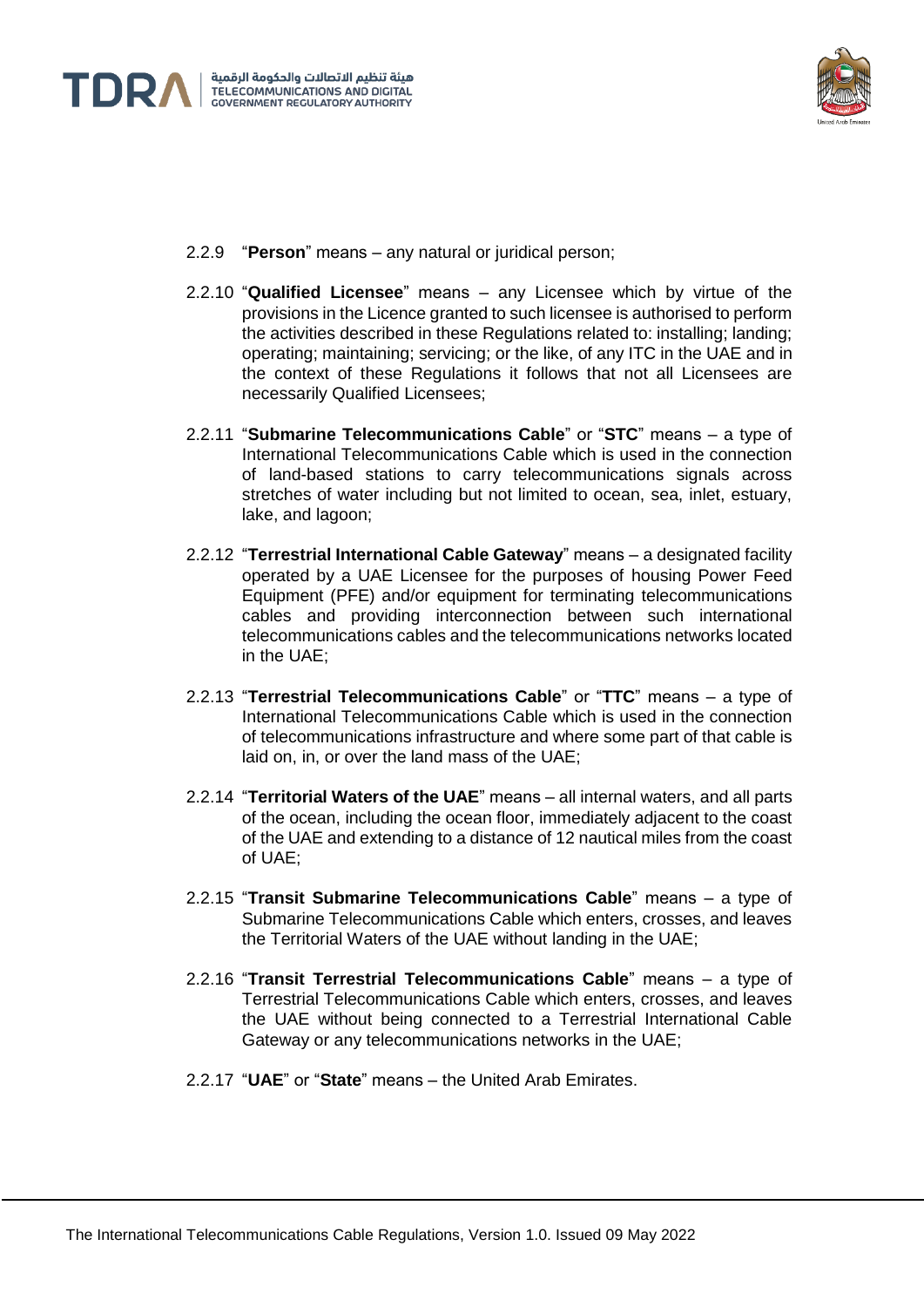



- 2.3 In interpreting the provisions of these Regulations, unless these Regulations expressly provide for otherwise, or the context requires otherwise:
	- 2.3.1 references to the TDRA shall, to the extent necessary, be construed as meaning a reference to the TDRA and its predecessors including in particular, the TRA;
	- 2.3.2 references to the UAE or the State shall be construed as being a reference to the land mass of the United Arab Emirates and its territorial waters;
	- 2.3.3 references to 'cables' shall be construed as being a reference to telecommunications cables;
	- 2.3.4 references to Submarine Telecommunications Cables shall be construed as including the principal cable and any spur(s) thereof;
	- 2.3.5 references to Terrestrial Telecommunications Cables shall be construed as including the principal cable and any spur(s) thereof;
	- 2.3.6 references to 'instal Submarine Telecommunications Cables' shall be construed as including 'lay Submarine Telecommunications Cables on the seabed';
	- 2.3.7 references to 'instal Terrestrial Telecommunications Cables in the UAE' shall be construed as including 'installing, laying, stringing, or suspending Terrestrial Telecommunications Cables on, in, under, or over the land mass of the UAE';
	- 2.3.8 references to the term 'seabed' shall be construed as including a reference to the 'ocean floor', and all references to the term 'ocean floor' shall be construed as including a reference to the 'seabed';
	- 2.3.9 references to articles, sub-articles, annexure, and attachments shall be construed as being references to articles, sub-articles, annexure, and attachments in or to these Regulations;
	- 2.3.10 headings and sub-headings in these Regulations are intended for guidance and are not to be construed as limiting the effect of the provisions these Regulations;
	- 2.3.11 words importing the singular shall be construed as importing the plural and vice-versa;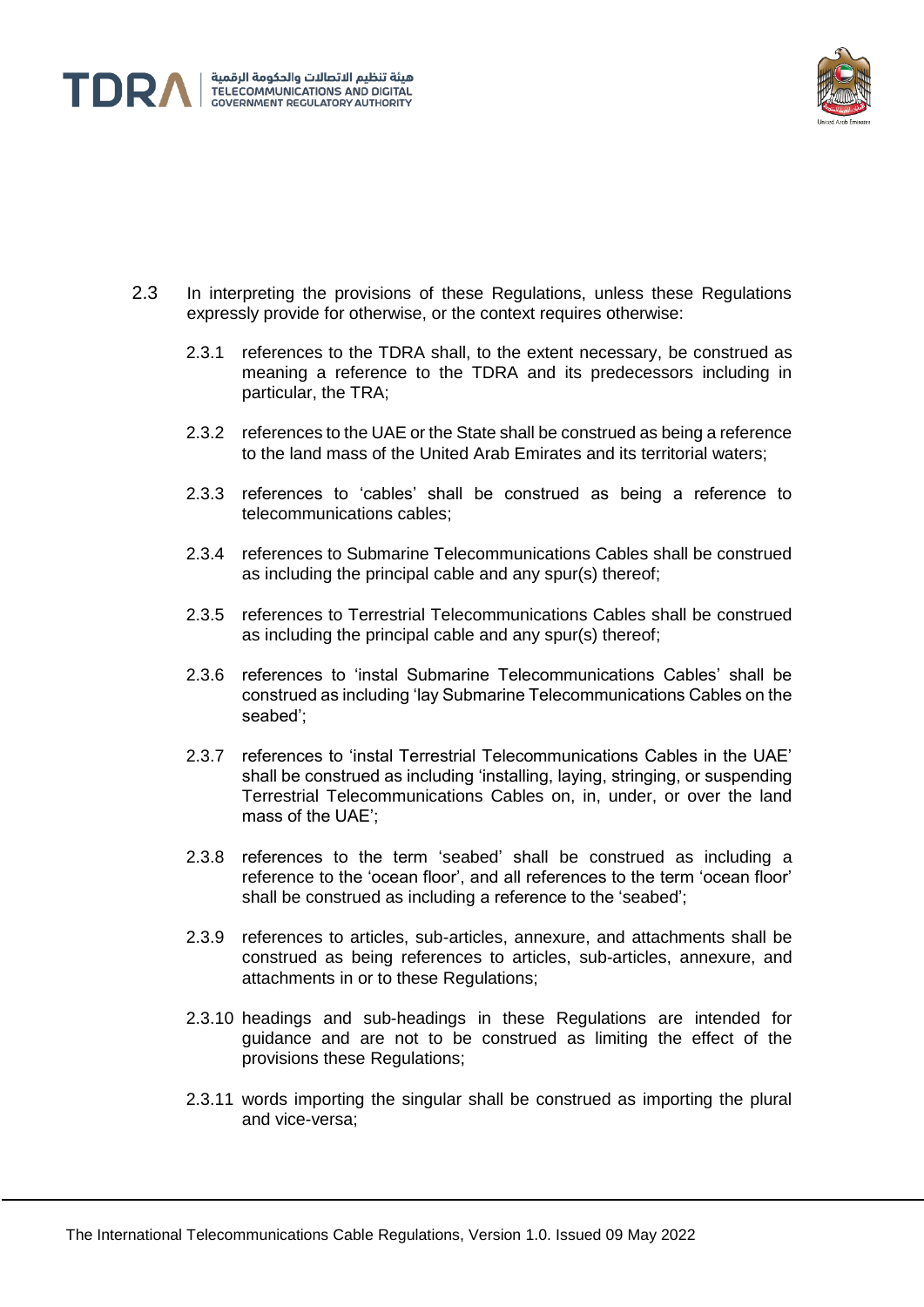



- 2.3.12 words importing persons shall be construed as importing juridical entities; and
- 2.3.13 words importing one gender shall be construed as importing all genders.
- 2.4 These Regulations may be referred to as "**The TDRA's International Telecommunications Cable Regulations**" or the "**ITC Regulations**".

#### **3 Scope**

- 3.1 These Regulations deal with:
	- 3.1.1 procedural matters regarding the installation and maintenance of International Telecommunications Cables in the UAE; and
	- 3.1.2 procedural matters regarding applications for Permits.
	- 3.1.3 and these regulations apply to all such International Telecommunications Cables regardless of whether any given cable transits (enters, crosses and exits), or terminates in, the UAE.
- 3.2 These Regulations apply to:
	- 3.2.1 all International Telecommunications Cables originating in, or terminating in, or transiting the UAE; and
	- 3.2.2 all Licensees and cable owners (including their respective agents and representatives) which: have installed or intend to install; or maintain or intend to maintain, any Terrestrial Telecommunications Cable originating in, or terminating in, or transiting the UAE; and
	- 3.2.3 all Licensees and cable owners (including their respective agents and representatives) which: have laid or intend to lay; or maintain or intend to maintain any Submarine Telecommunications Cable in the Territorial Waters of the UAE regardless of whether such STC lands in the UAE or transits the Territorial Waters of the UAE.
- 3.3 These Regulations are without prejudice to the rights of Licensees and these Regulations do not vary, limit, or restrict any Licence issued by the TDRA.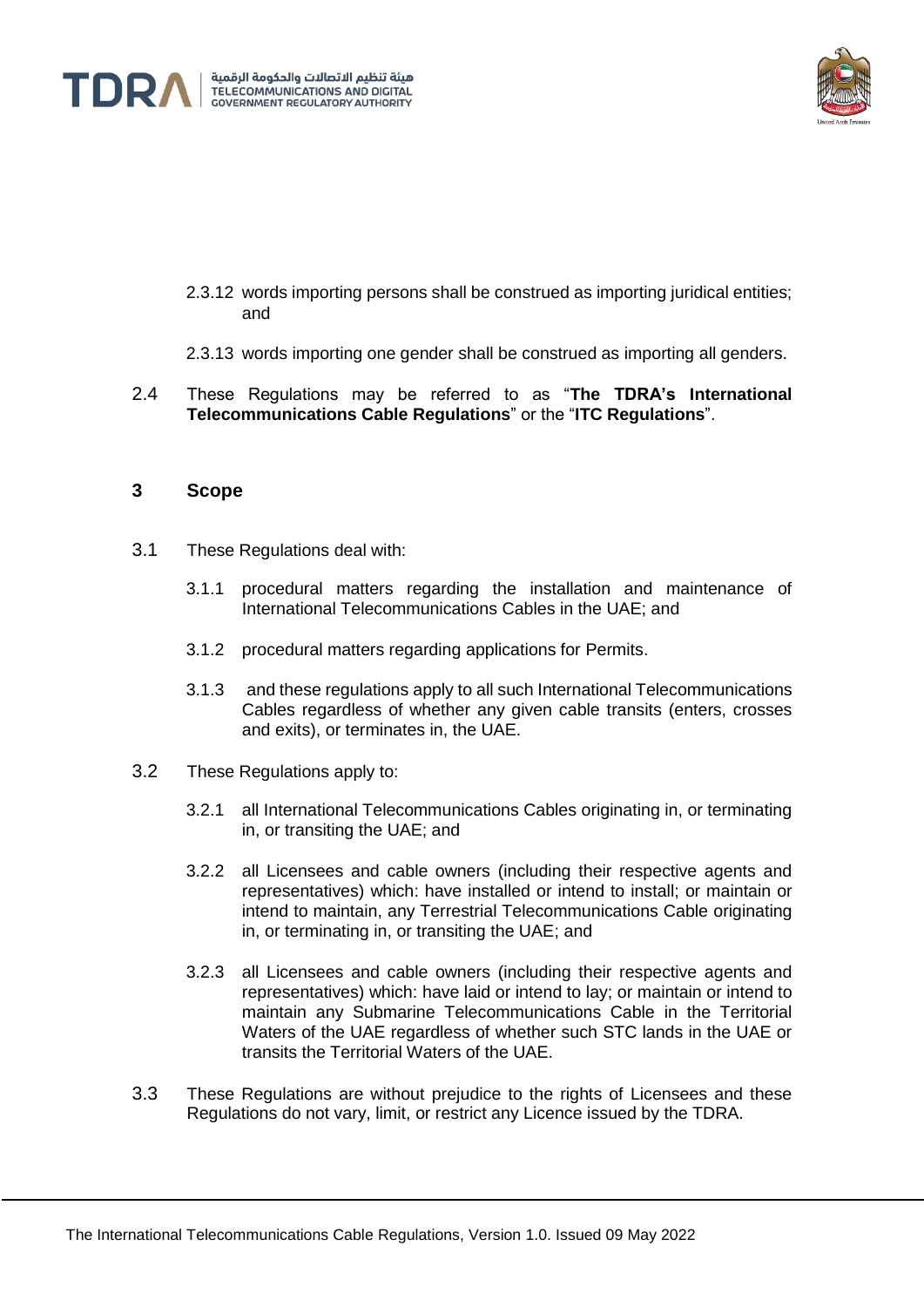



- 3.4 These Regulations do not in any way authorise a Permit Holder to:
	- 3.4.1 operate a Public Telecommunications Network; or
	- 3.4.2 provide Public Telecommunications Services; or
	- 3.4.3 conduct any other form of Regulated Activity,

in the UAE.

#### **4 General Provisions**

- 4.1 Licensees who operate Terrestrial International Cable Gateways and/or Cable Landing Stations in the UAE shall obligate their agents, partners, representatives, and interconnecting parties to adhere to these Regulations to the extent appropriate and necessary.
- 4.2 No Person other than a Qualified Licensee shall:
	- 4.2.1 install, or cause to be installed, any Terrestrial Telecommunications Cable (TTC) in the UAE; or
	- 4.2.2 install, or cause to be installed, any Submarine Telecommunications Cable (STC) in the Territorial Waters of the UAE; or
	- 4.2.3 operate, maintain, or service any ITC in the UAE and its Territorial Waters; or
	- 4.2.4 land any STC in the UAE; or
	- 4.2.5 amend or wilfully remove, or wilfully cause to be removed, any ITC from the UAE or its Territorial Waters,

without first obtaining the relevant Permit(s) from the TDRA.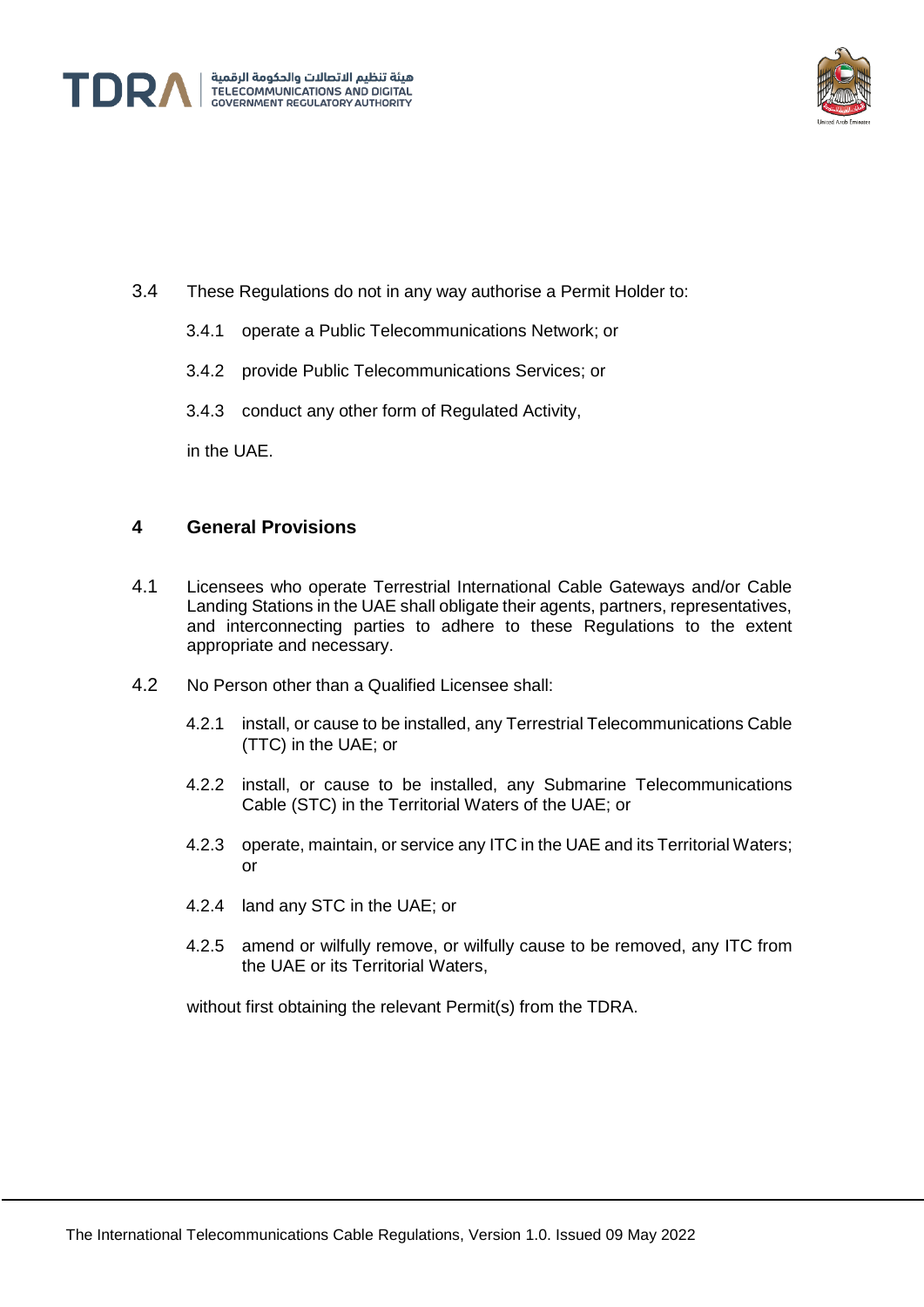



- 4.3 No International Telecommunications Cables shall be connected to any telecommunications network in the UAE other than via a connection made at a designated facility. In particular:
	- 4.3.1 Terrestrial Telecommunications Cables which terminate in the UAE shall only be connected to an Terrestrial International Cable Gateway; and
	- 4.3.2 Submarine Telecommunication Cables which land in the UAE shall only be connected to a Licensed Cable Landing Station.

### **5 Permits**

- 5.1 The TDRA shall maintain procedures for two (2) types of Permit as described below:
	- 5.1.1 Permit to Install

A Permit which is valid for the lifetime of the concerned cable, and which authorises the Permit Holder to install and maintain:

- a Terrestrial Telecommunications Cable in the UAE, and if appropriate to seek Interconnection at an Terrestrial International Cable Gateway; or
- a Submarine Telecommunications Cable in the Territorial Waters of the UAE, and if appropriate to land the STC and to seek Interconnection at a Licensed Cable Landing Station.
- 5.1.2 Permit to Remove

A Permit which authorises the Permit Holder to remove or decommission permanently or temporarily – as specified in the Permit:

- a Terrestrial Telecommunications Cable; or
- a Submarine Telecommunications Cable.
- 5.2 Qualified Licensees wishing to install an ITC in, or decommission or remove an existing ITC from, the UAE shall serve notice to the TDRA only. Qualified Licensees are not required to obtain a Permit before performing such activities.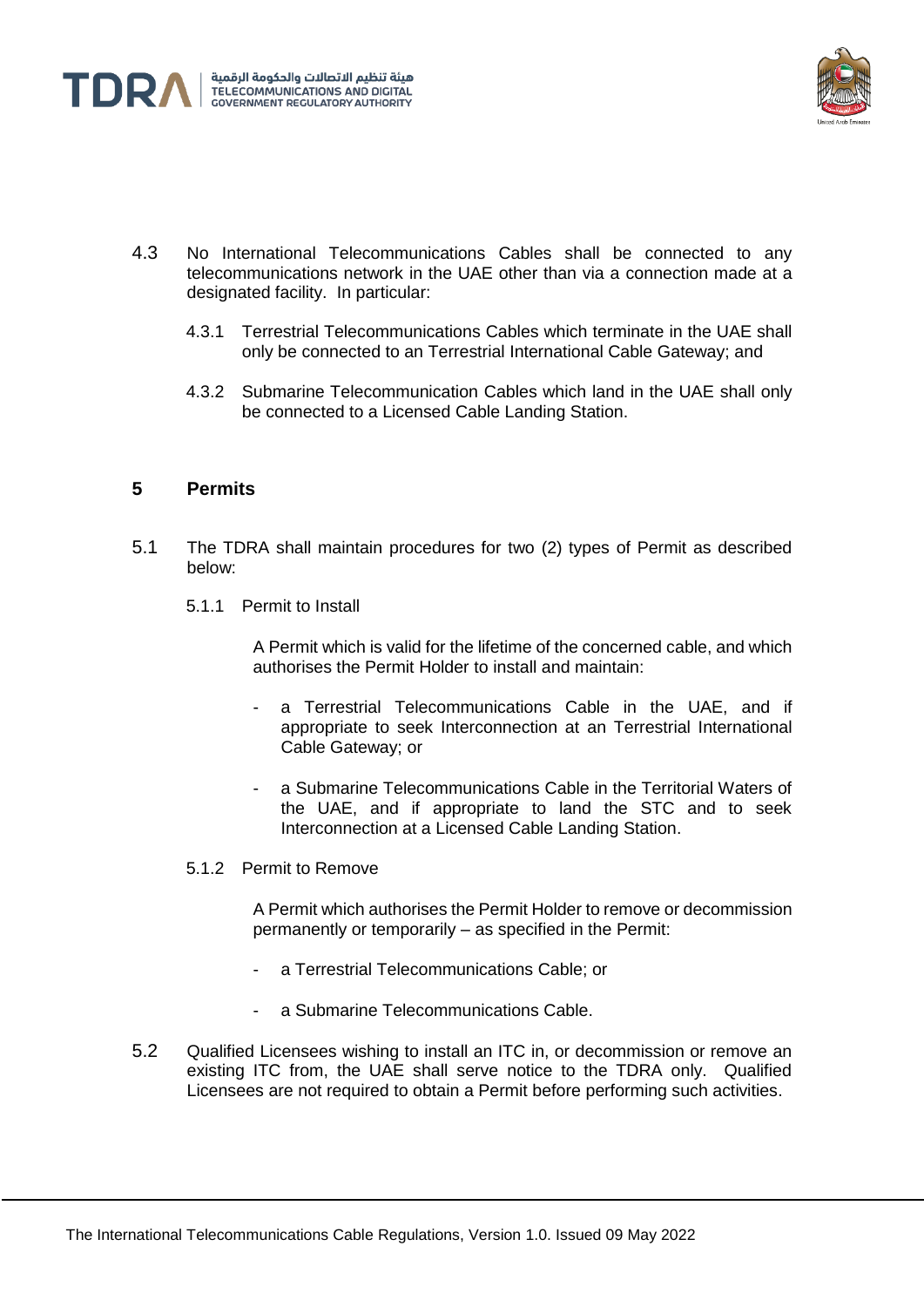



5.3 Any Person (including non-qualified Licensees) who wishes to install any ITC in, or remove any ITC from, the UAE may apply to the TDRA for the relevant Permit in accordance with the procedures more fully described in Annexure A.

### <span id="page-9-0"></span>**6 Provisions concerning Legacy TTCs**

- 6.1 In the context of these Regulations the term "legacy TTC" shall be construed as referring to any Terrestrial Telecommunications Cable which was installed in the UAE prior to the Effective Date and the provisions of this Article [6](#page-9-0) shall apply to all legacy Terrestrial Telecommunications Cables.
- <span id="page-9-1"></span>6.2 For each Terrestrial Telecommunications Cable terminating at an Terrestrial International Cable Gateway the concerned Licensee shall provide a notification to the TDRA specifying:
	- 6.2.1 the name/location of the Terrestrial International Cable Gateway;
	- 6.2.2 the name (or unique identifier) of the concerned cable;
	- 6.2.3 the name(s) of the cable owner(s);
	- 6.2.4 a list of all those UAE based telecommunications networks with which the concerned Terrestrial Telecommunications Cable is directly Interconnected.
- <span id="page-9-2"></span>6.3 For each Transit Terrestrial Telecommunications Cable the concerned cable owner (or its agent) shall provide a notification to the TDRA specifying:
	- 6.3.1 the name (or unique identifier) of the concerned cable;
	- 6.3.2 the name(s) of the cable owner(s); and
	- 6.3.3 the geographic route of the cable including its point of entry, its route across the UAE, and its point of exit; and
	- 6.3.4 a declaration that the cable does not connect to any telecommunications network installed in the UAE.
- 6.4 The deadline for compliance with the provisions of this Article [6](#page-9-0) is midnight on the date which is three (3) months after the Effective Date.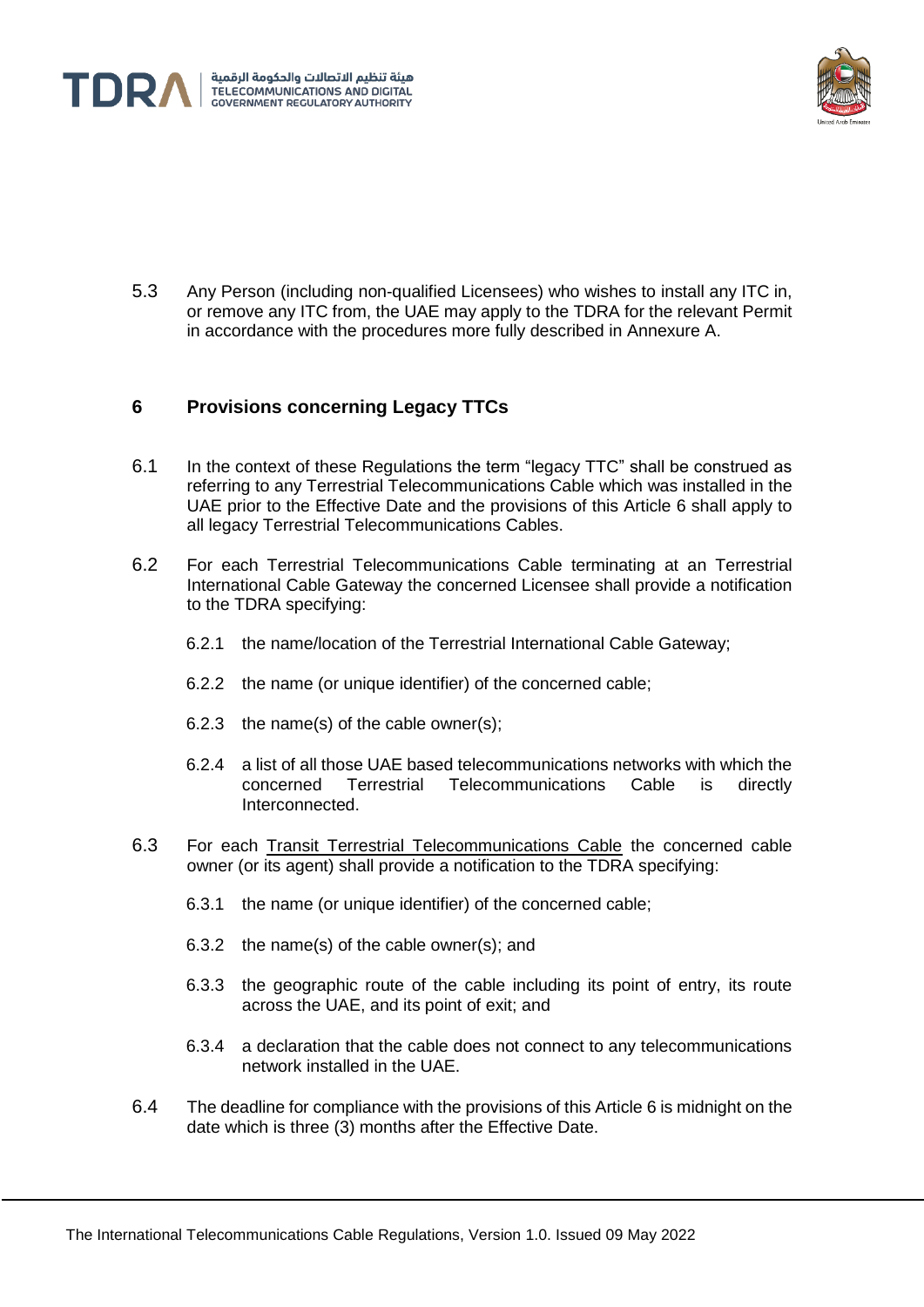



6.5 All Terrestrial Telecommunications Cables properly notified to the TDRA in accordance with [6.2](#page-9-1) or [6.3](#page-9-2) as appropriate, shall be considered to be compliant with these Regulations.

## <span id="page-10-0"></span>**7 Provisions concerning Legacy STCs**

- 7.1 In the context of these Regulations the term "legacy STC" shall be construed as referring to any Submarine Telecommunications Cable which was installed in the Territorial Waters of the UAE prior to the Effective Date and the provisions of this Article [7](#page-10-0) apply to all legacy Submarine Telecommunications Cables.
- <span id="page-10-1"></span>7.2 For each Submarine Telecommunications Cable terminating at a Licensed Cable Landing Station the concerned Licensee shall provide a notification to the TDRA specifying:
	- 7.2.1 the name/location of the Cable Landing Station;
	- 7.2.2 the name (or unique identifier) of the concerned cable;
	- 7.2.3 the name(s) of the cable owner(s);
	- 7.2.4 a list of all those UAE based telecommunications networks with which the concerned Submarine Telecommunications Cable is directly Interconnected.
- <span id="page-10-2"></span>7.3 For each Transit Submarine Telecommunications Cable the concerned cable owner (or its agent) shall provide a notification to the TDRA specifying:
	- 7.3.1 the name (or unique identifier) of the concerned cable;
	- 7.3.2 the name(s) of the cable owner(s); and
	- 7.3.3 the geographic route of the cable including a description of where it enters, its route through, and where it exits the Territorial Waters of the UAE; and
	- 7.3.4 a declaration that the cable does not land in the UAE and does not connect to any telecommunications network installed in the UAE.
- 7.4 The deadline for compliance with the provisions of this Article 7 is midnight on the day which is three (3) months after the Effective Date.